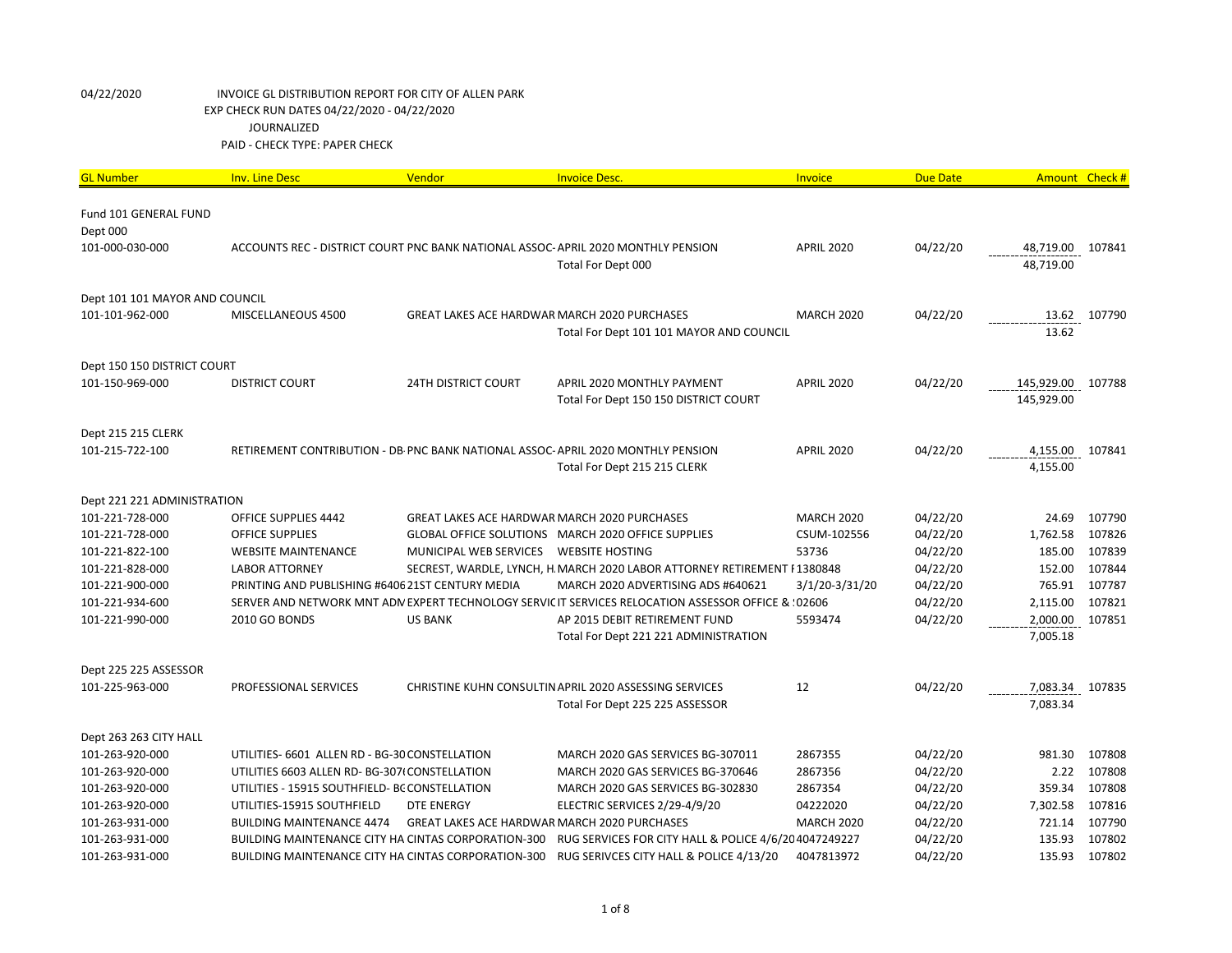| <b>GL Number</b>               | <b>Inv. Line Desc</b>                                                  | Vendor                                              | <b>Invoice Desc.</b>                                                                                   | <b>Invoice</b>    | <b>Due Date</b> | Amount Check # |        |
|--------------------------------|------------------------------------------------------------------------|-----------------------------------------------------|--------------------------------------------------------------------------------------------------------|-------------------|-----------------|----------------|--------|
| 101-263-931-000                | BUILDING MAINTENANCE CITY HA CINTAS CORPORATION-300                    |                                                     | RUG SERVICES FOR CITY HALL & POLICE DEPT 44048372109                                                   |                   | 04/22/20        | 135.93         | 107802 |
|                                |                                                                        |                                                     | Total For Dept 263 263 CITY HALL                                                                       |                   |                 | 9,774.37       |        |
|                                |                                                                        |                                                     |                                                                                                        |                   |                 |                |        |
| Dept 277 CABLE/IT              |                                                                        |                                                     |                                                                                                        |                   |                 |                |        |
| 101-277-934-500                |                                                                        |                                                     | DEDICATED TUESDAY 3/15/20-3/ EXPERT TECHNOLOGY SERVIC DEDICATED TUESDAY IT SERVICES 3/15-3/28/2 02570  |                   | 04/22/20        | 1,280.00       | 107821 |
| 101-277-934-500                |                                                                        |                                                     | IT DEDICATED TUESDAY 3/29-4/4 EXPERT TECHNOLOGY SERVIC DEDICATED TUESDAY IT SERVICES 3/29-4/11/2 02604 |                   | 04/22/20        | 1,280.00       | 107821 |
| 101-277-984-000                | COMPUTER EQUIPMENT/SOFTWA GREAT LAKES ACE HARDWAR MARCH 2020 PURCHASES |                                                     |                                                                                                        | <b>MARCH 2020</b> | 04/22/20        | 39.89          | 107790 |
| 101-277-984-000                | COMPUTER EQUIPMENT/SOFTWA CDW GOVERNMENT, LLC                          |                                                     | COMPUTER SOFTWARE FOR CITY HALL                                                                        | XLP8470           | 04/22/20        | 179.50         | 107799 |
|                                |                                                                        |                                                     | Total For Dept 277 CABLE/IT                                                                            |                   |                 | 2,779.39       |        |
| Dept 305 305 POLICE DEPARTMENT |                                                                        |                                                     |                                                                                                        |                   |                 |                |        |
| 101-305-722-100                |                                                                        |                                                     | RETIREMENT CONTRIBUTION - DB PNC BANK NATIONAL ASSOC-APRIL 2020 MONTHLY PENSION                        | <b>APRIL 2020</b> | 04/22/20        | 92,755.00      | 107841 |
| 101-305-729-000                | K-9 SUPPLIES                                                           | PET SUPPLIES PLUS                                   | K-9 SUPPLIES                                                                                           | 83298             | 04/22/20        | 29.66          | 107840 |
| 101-305-757-000                | <b>OPERATING SUPPLIES</b>                                              |                                                     | ALLEN PARK POLICE OFFICER REIMBURSEMENT FOR PPE                                                        | REIMBURSEMENT     | 04/22/20        | 190.00         | 107805 |
| 101-305-805-000                | <b>VEHICLE TOWING</b>                                                  | <b>CITY TOWING</b>                                  | 3 VEHICLE TOWED 4 PERSONAL 4/1-4/15/20                                                                 | $4/1 - 4/15/20$   | 04/22/20        | 830.00         | 107803 |
| 101-305-805-000                | <b>VEHICLE TOWING</b>                                                  | <b>CITY TOWING</b>                                  | 14 VEHICLES TOWED, 2 PERSONAL 3/16-3/31/23/16-3/31/20                                                  |                   | 04/22/20        | 3,385.00       | 107803 |
| 101-305-934-500                | <b>COMPUTER BREAK-FIX POLICE</b>                                       |                                                     | EXPERT TECHNOLOGY SERVIC COMPUTER SERVICES POLICE DEPT                                                 | 02611             | 04/22/20        | 1,035.00       | 107821 |
| 101-305-939-000                | <b>VEHICLE MAINTENANCE</b>                                             |                                                     | BAKER'S GAS & WELDING SUI MARCH 2020 CYLINDER RENTAL                                                   | 09224148          | 04/22/20        | 27.57          | 107796 |
| 101-305-939-000                | <b>VEHICLE MAINTENANCE</b>                                             | CLASSIC AUTO WASH INC.                              | MARCH 2020 CAR SERVICES                                                                                | 1923              | 04/22/20        | 230.10         | 107804 |
| 101-305-939-000                | <b>VEHICLE MAINTENANCE</b>                                             | <b>GLENDALE AUTO VALUE</b>                          | PARTS FOR 2015 FORD EXPLORER                                                                           | 359-187013        | 04/22/20        | 263.48         | 107823 |
| 101-305-939-000                | <b>VEHICLE MAINTENANCE</b>                                             | <b>GLENDALE AUTO VALUE</b>                          | PARTS FOR 2015 FORD POLICE VEH                                                                         | 359-087028        | 04/22/20        | 71.59          | 107823 |
| 101-305-939-000                | <b>VEHICLE MAINTENANCE</b>                                             | <b>GLENDALE AUTO VALUE</b>                          | PARTS FOR 2015 FORD POLICE VEH                                                                         | 359-187037        | 04/22/20        | 201.29         | 107823 |
| 101-305-939-000                | <b>VEHICLE MAINTENANCE</b>                                             | <b>GLENDALE AUTO VALUE</b>                          | PARTS FOR 2015 FORD EXPLORER                                                                           | 359-187032        | 04/22/20        | 33.69          | 107823 |
| 101-305-939-000                | <b>VEHICLE MAINTENANCE</b>                                             | <b>GLENDALE AUTO VALUE</b>                          | <b>CREDIT FROM INV 187013</b>                                                                          | CM359-187111      | 04/22/20        | (45.00)        | 107823 |
| 101-305-939-000                | <b>VEHICLE MAINTENANCE</b>                                             | <b>GLENDALE AUTO VALUE</b>                          | <b>PARTS</b>                                                                                           | 359-187417        | 04/22/20        | 47.34          | 107823 |
| 101-305-939-000                | <b>VEHICLE MAINTENANCE</b>                                             | <b>GLENDALE AUTO VALUE</b>                          | PARTS FOR 2012 FORD EDGE                                                                               | 359-187332        | 04/22/20        | 248.67         | 107823 |
| 101-305-939-000                | <b>VEHICLE MAINTENANCE</b>                                             | <b>GLENDALE AUTO VALUE</b>                          | PARTS FOR 2019 FORD EXPLORER                                                                           | 359-187416        | 04/22/20        | 7.89           | 107823 |
| 101-305-939-000                | <b>VEHICLE MAINTENANCE</b>                                             | <b>GLENDALE AUTO VALUE</b>                          | PARTS FOR 2017 FORD POLICE VEHICLE                                                                     | 359-187448        | 04/22/20        | 301.38         | 107823 |
|                                |                                                                        |                                                     | Total For Dept 305 305 POLICE DEPARTMENT                                                               |                   |                 | 99,612.66      |        |
| Dept 340 340 FIRE DEPARTMENT   |                                                                        |                                                     |                                                                                                        |                   |                 |                |        |
| 101-340-722-100                |                                                                        |                                                     | RETIREMENT CONTRIBUTION - DB PNC BANK NATIONAL ASSOC-APRIL 2020 MONTHLY PENSION                        | <b>APRIL 2020</b> | 04/22/20        | 61,837.00      | 107841 |
| 101-340-757-000                | <b>OPERATING SUPPLIES 4495</b>                                         | <b>GREAT LAKES ACE HARDWAR MARCH 2020 PURCHASES</b> |                                                                                                        | <b>MARCH 2020</b> | 04/22/20        | 40.79          | 107790 |
| 101-340-757-000                | <b>OPERATING SUPPLIES</b>                                              | <b>EDWARD CANN</b>                                  | REIMBURSEMENT FOR OPERATING SUPPLIES                                                                   | REIMBURSEMENT     | 04/22/20        | 27.02          | 107798 |
| 101-340-757-000                | <b>OPERATING SUPPLIES</b>                                              | LOWE'S                                              | <b>MARCH 2020 PURCHASES</b>                                                                            | <b>MARCH 2020</b> | 04/22/20        | 97.80          | 107837 |
| 101-340-757-500                | <b>RESCUE SUPPLIES</b>                                                 | <b>DINGES FIRE COMPANY</b>                          | <b>HAND SANITIZER</b>                                                                                  | 08879             | 04/22/20        | 312.70         | 107810 |
| 101-340-757-500                | <b>RESCUE SUPPLIES</b>                                                 | <b>GLOBAL GREEN SERVICE GRP PPE EQUIPMENT</b>       |                                                                                                        | 5999              | 04/22/20        | 2,398.00       | 107825 |
| 101-340-757-500                | <b>RESCUE SUPPLIES</b>                                                 | J & B MEDICAL SUPPLY, INC. RESCUE SUPPLIES          |                                                                                                        | 6248590           | 04/22/20        | 126.36         | 107830 |
| 101-340-757-500                | <b>RESCUE SUPPLIES</b>                                                 | J & B MEDICAL SUPPLY, INC. RESCUE SUPPLIES          |                                                                                                        | 6238763           | 04/22/20        | 112.08         | 107830 |
| 101-340-757-500                | <b>RESCUE SUPPLIES</b>                                                 | J & B MEDICAL SUPPLY, INC. RESCUE SUPPLIES          |                                                                                                        | 6238561           | 04/22/20        | 45.92          | 107830 |
|                                |                                                                        |                                                     |                                                                                                        |                   |                 |                |        |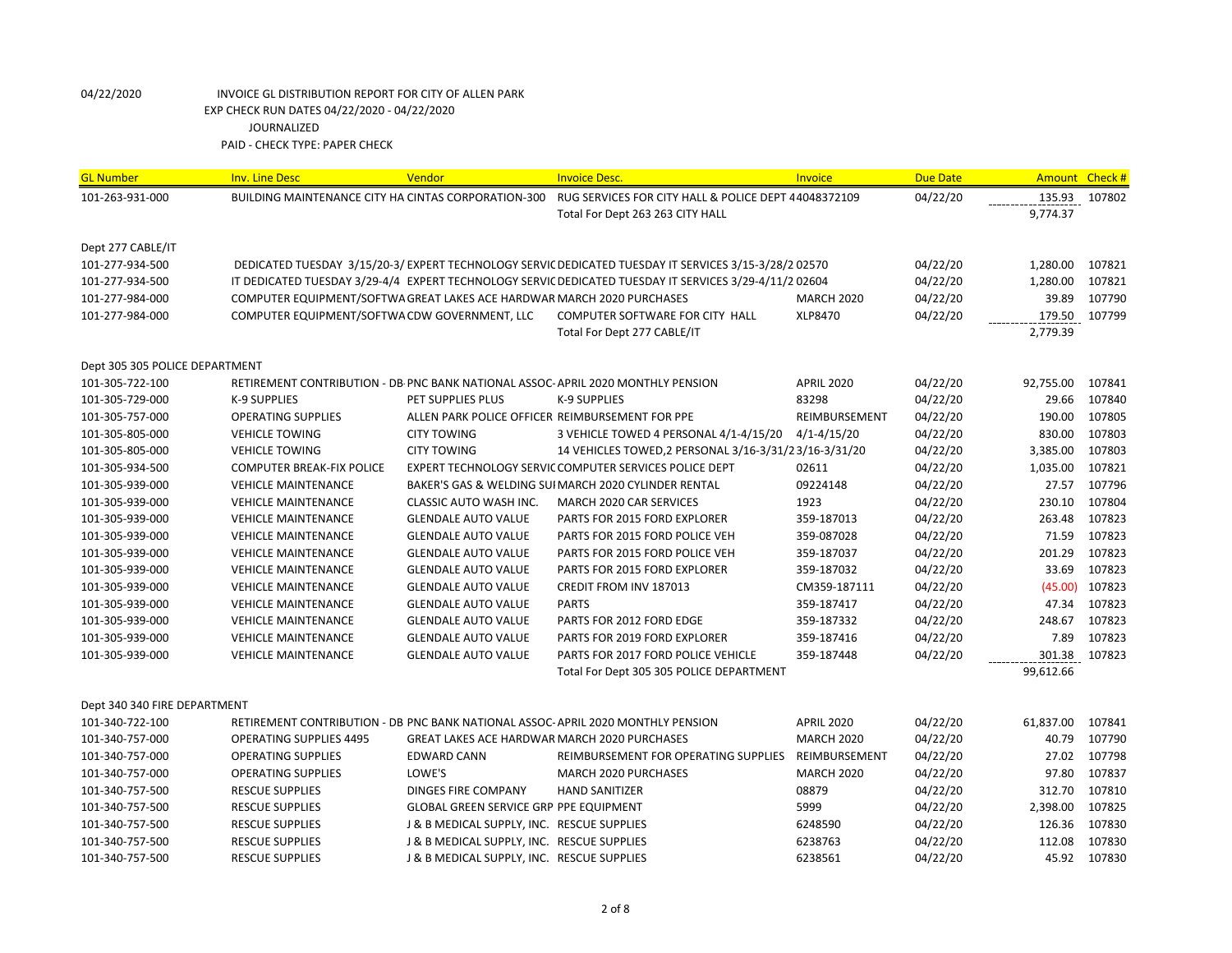| <b>GL Number</b>                          | <b>Inv. Line Desc</b>                                                           | <b>Vendor</b>                                       | <b>Invoice Desc.</b>                                 | <b>Invoice</b>    | <b>Due Date</b> | Amount Check # |        |
|-------------------------------------------|---------------------------------------------------------------------------------|-----------------------------------------------------|------------------------------------------------------|-------------------|-----------------|----------------|--------|
| 101-340-757-500                           | <b>RESCUE SUPPLIES</b>                                                          | J & B MEDICAL SUPPLY, INC. RESCUE SUPPLIES          |                                                      | 6242209           | 04/22/20        | 61.20          | 107830 |
| 101-340-757-500                           | <b>RESCUE SUPPLIES</b>                                                          | J & B MEDICAL SUPPLY, INC. PPE EQUIPMENT            |                                                      | 6211488           | 04/22/20        | 23.67          | 107830 |
| 101-340-757-500                           | <b>RESCUE SUPPLIES</b>                                                          | J & B MEDICAL SUPPLY, INC. RESCUE SUPPLIES          |                                                      | 6207712           | 04/22/20        | 131.52         | 107830 |
| 101-340-757-500                           | <b>RESCUE SUPPLIES</b>                                                          | J & B MEDICAL SUPPLY, INC. RESCUE SUPPLIES          |                                                      | 6204803           | 04/22/20        | 306.00         | 107830 |
| 101-340-757-500                           | <b>RESCUE SUPPLIES</b>                                                          | J & B MEDICAL SUPPLY, INC. RESCUE SUPPLIES          |                                                      | 6207736           | 04/22/20        | 558.00         | 107830 |
| 101-340-757-500                           | <b>RESCUE SUPPLIES</b>                                                          | J & B MEDICAL SUPPLY, INC. RESCUE SUPPLIES          |                                                      | 6235748           | 04/22/20        | 1,092.56       | 107830 |
| 101-340-757-500                           | <b>RESCUE SUPPLIES</b>                                                          | LOWE'S                                              | <b>MARCH 2020 PURCHASES</b>                          | <b>MARCH 2020</b> | 04/22/20        | 230.97         | 107837 |
| 101-340-757-500                           | <b>RESCUE SUPPLIES</b>                                                          | ZIP MEDICAL SUPPLIES LLC                            | N95 MASKS                                            | 5795583           | 04/22/20        | 1,131.12       | 107857 |
| 101-340-757-500                           | <b>RESCUE SUPPLIES</b>                                                          | ZIP MEDICAL SUPPLIES LLC                            | N95 MASKS                                            | 5795200           | 04/22/20        | 761.22         | 107857 |
| 101-340-757-600                           | OPERATING SUPPLIES - FEDERAL G GLOBAL GREEN SERVICE GRP PPE EQUIPMENT           |                                                     |                                                      | 6006              | 04/22/20        | 550.00         | 107825 |
| 101-340-920-000                           | UTILITIES- 6730 ROOSEVELT - BG-2 CONSTELLATION                                  |                                                     | MARCH 2020 GAS SERVICES BG-218249                    | 2867360           | 04/22/20        | 1,223.18       | 107808 |
| 101-340-920-000                           | UTILITIES- 6730 ROOSEVELT- BG-2 CONSTELLATION                                   |                                                     | MARCH 2020 GAS SERVICES BG-212667                    | 2867359           | 04/22/20        | 622.31         | 107808 |
| 101-340-920-000                           | UTILITIES- 6730 ROOSEVELT                                                       | <b>DTE ENERGY</b>                                   | ELECTRIC SERVICES 2/29-4/9/20                        | 04222020          | 04/22/20        | 1,605.90       | 107816 |
| 101-340-931-000                           | <b>BUILDING MAINTENANCE 4453</b>                                                | <b>GREAT LAKES ACE HARDWAR MARCH 2020 PURCHASES</b> |                                                      | <b>MARCH 2020</b> | 04/22/20        | 55.87          | 107790 |
| 101-340-931-000                           | <b>BUILDING MAINTENANCE</b>                                                     | LOWE'S                                              | MARCH 2020 PURCHASES                                 | <b>MARCH 2020</b> | 04/22/20        | 26.38          | 107837 |
| 101-340-934-500                           | <b>COMPUTER BREAK-FIX</b>                                                       |                                                     | EXPERT TECHNOLOGY SERVIC COMPUTER SERVICES FIRE DEPT | 02609             | 04/22/20        | 45.00          | 107821 |
| 101-340-939-000                           | <b>VEHICLE MAINTENANCE</b>                                                      |                                                     | BAKER'S GAS & WELDING SUI MARCH 2020 CYLINDER RENTAL | 09224148          | 04/22/20        | 27.57          | 107796 |
| 101-340-939-000                           | <b>VEHICLE MAINTENANCE</b>                                                      | <b>GLENDALE AUTO VALUE</b>                          | <b>PARTS</b>                                         | 359-187323        | 04/22/20        | 113.94         | 107823 |
| 101-340-958-000                           | <b>MEMBERSHIP &amp; DUES</b>                                                    | KOLUSK, JAMES                                       | REIMBURSEMENT FOR PARAMEDIC LICENSE RE REIMBURSEMENT |                   | 04/22/20        | 25.00          | 107834 |
|                                           |                                                                                 |                                                     | Total For Dept 340 340 FIRE DEPARTMENT               |                   |                 | 73,589.08      |        |
| Dept 445 445 DEPARTMENT OF PUBLIC SERVICE |                                                                                 |                                                     |                                                      |                   |                 |                |        |
| 101-445-722-100                           | RETIREMENT CONTRIBUTION - DB PNC BANK NATIONAL ASSOC-APRIL 2020 MONTHLY PENSION |                                                     |                                                      | <b>APRIL 2020</b> | 04/22/20        | 21,038.00      | 107841 |
| 101-445-757-000                           | <b>OPERATING SUPPLIES 4444</b>                                                  | <b>GREAT LAKES ACE HARDWAR MARCH 2020 PURCHASES</b> |                                                      | <b>MARCH 2020</b> | 04/22/20        | 60.56          | 107790 |
| 101-445-920-000                           | UTILITIES- 6450 ALLEN RD                                                        | <b>DTE ENERGY</b>                                   | ELECTRIC SERVICES 2/29-4/9/20                        | 04222020          | 04/22/20        | 667.68         | 107816 |
| 101-445-926-000                           | UTILITES 16430 ECORSE                                                           | <b>DTE ENERGY</b>                                   | ELECTRIC SERVICES 2/29-4/9/20                        | 04222020          | 04/22/20        | 142.93         | 107816 |
| 101-445-926-000                           | STREET LIGHTING- 15501 PHILOM DTE ENERGY                                        |                                                     | STREETLIGHTS USAGE 2/25-4/30/20                      | 04222020          | 04/22/20        | 27,830.59      | 107819 |
| 101-445-926-000                           | <b>STREET LIGHTING</b>                                                          | <b>MADISON ELECTRIC CO.</b>                         | <b>PARTS DPS</b>                                     | 1137082-00        | 04/22/20        | 5,681.75       | 107838 |
| 101-445-931-000                           | <b>BUILDING MAINTENANCE 4489</b>                                                | <b>GREAT LAKES ACE HARDWAR MARCH 2020 PURCHASES</b> |                                                      | <b>MARCH 2020</b> | 04/22/20        | 9.08           | 107790 |
| 101-445-939-000                           | <b>VEHICLE MAINTENANCE 4481</b>                                                 | <b>GREAT LAKES ACE HARDWAR MARCH 2020 PURCHASES</b> |                                                      | <b>MARCH 2020</b> | 04/22/20        | 2.46           | 107790 |
| 101-445-939-000                           | <b>VEHICLE MAINTENANCE</b>                                                      |                                                     | BAKER'S GAS & WELDING SUI MARCH 2020 CYLINDER RENTAL | 09224148          | 04/22/20        | 27.57          | 107796 |
| 101-445-939-000                           | <b>VEHICLE MAINTENANCE</b>                                                      | <b>GLENDALE AUTO VALUE</b>                          | <b>PARTS</b>                                         | 359-187330        | 04/22/20        | 58.99          | 107823 |
| 101-445-939-000                           | <b>VEHICLE MAINTENANCE</b>                                                      | WILLIAM F. SELL & SON                               | <b>PARTS</b>                                         | 370963            | 04/22/20        | 295.71         | 107845 |
|                                           |                                                                                 |                                                     | Total For Dept 445 445 DEPARTMENT OF PUBLIC SERVICE  |                   |                 | 55,815.32      |        |
| Dept 707 707 PARKS & REC                  |                                                                                 |                                                     |                                                      |                   |                 |                |        |
| 101-707-756-000                           | CONTRACTED EMPLOYEES EXPENS LITTLE, BETTINA                                     |                                                     | YOUTH BASKETBALL REFEREE JAN THR MARCH REFEREE       |                   | 04/22/20        | 1,350.00       | 107836 |
| 101-707-783-000                           | <b>PARK SUPPLIES 4477</b>                                                       | <b>GREAT LAKES ACE HARDWAR MARCH 2020 PURCHASES</b> |                                                      | <b>MARCH 2020</b> | 04/22/20        | 49.93          | 107790 |
| 101-707-784-000                           | <b>PARK SERVICES</b>                                                            | <b>BSNSPORTS</b>                                    | PITCHING MOUND/PITCHING MAT/BASES                    | 908629493         | 04/22/20        | 2,455.65       | 107797 |
| 101-707-920-000                           | UTILITIES- 4320 LAURENCE- BG-21 CONSTELLATION                                   |                                                     | MARCH 2020 GAS SERVICES BG-218159                    | 2867365           | 04/22/20        | 114.63         | 107808 |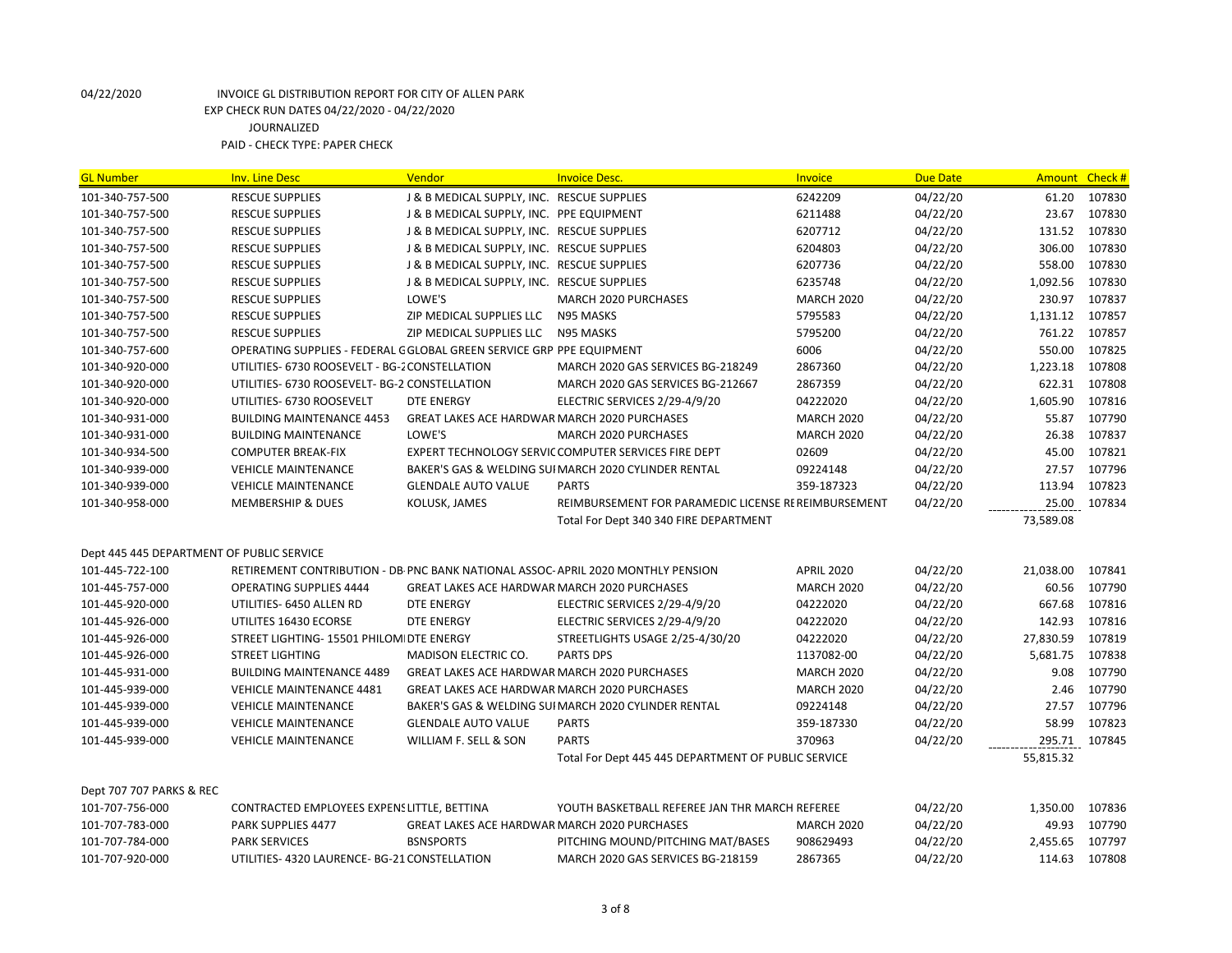| <b>GL Number</b>                       | <b>Inv. Line Desc</b>                         | Vendor                                              | <b>Invoice Desc.</b>                                                               | <b>Invoice</b>    | <b>Due Date</b> |                         | Amount Check # |
|----------------------------------------|-----------------------------------------------|-----------------------------------------------------|------------------------------------------------------------------------------------|-------------------|-----------------|-------------------------|----------------|
| 101-707-920-000                        | UTILITIES-6615 ROOSEVELT- BG-21 CONSTELLATION |                                                     | MARCH 2020 GAS SERVICES BG-218248                                                  | 2867358           | 04/22/20        | 279.68                  | 107808         |
| 101-707-920-000                        | UTILITIES 6295 WINONA                         | <b>DTE ENERGY</b>                                   | ELECTRIC SERVICES 2/29-4/9/20                                                      | 04222020          | 04/22/20        | 242.66                  | 107816         |
| 101-707-939-000                        | <b>VEHICLE MAINTENANCE</b>                    |                                                     | BAKER'S GAS & WELDING SUI MARCH 2020 CYLINDER RENTAL                               | 09224148          | 04/22/20        | 27.57                   | 107796         |
| 101-707-939-000                        | <b>VEHICLE MAINTENANCE</b>                    | CLASSIC AUTO WASH INC.                              | MARCH 2020 CAR SERVICES                                                            | 1923              | 04/22/20        | 7.80                    | 107804         |
|                                        |                                               |                                                     | Total For Dept 707 707 PARKS & REC                                                 |                   |                 | 4,527.92                |                |
| Dept 751 751 COMMUNITY CENTER          |                                               |                                                     |                                                                                    |                   |                 |                         |                |
| 101-751-920-000                        | UTILITIES-15800 WHITE ST BG-212 CONSTELLATION |                                                     | MARCH 2020 GAS SERVICES BG-212668                                                  | 2867357           | 04/22/20        | 3,751.32                | 107808         |
| 101-751-931-000                        | <b>BUILDING MAINTENANCE 4498</b>              | <b>GREAT LAKES ACE HARDWAR MARCH 2020 PURCHASES</b> |                                                                                    | <b>MARCH 2020</b> | 04/22/20        | 533.07                  | 107790         |
| 101-751-931-000                        | <b>BUILDING MAINTENANCE</b>                   | LOWE'S                                              | MARCH 2020 PURCHASES                                                               | <b>MARCH 2020</b> | 04/22/20        | 108.25                  | 107837         |
|                                        |                                               |                                                     | Total For Dept 751 751 COMMUNITY CENTER                                            |                   |                 | 4,392.64                |                |
| Dept 803 HISTORICAL                    |                                               |                                                     |                                                                                    |                   |                 |                         |                |
| 101-803-920-000                        | UTILITIES-15504 ENGLEWOOD- BCCONSTELLATION    |                                                     | MARCH 2020 GAS SERVICES BG-218253                                                  | 2867363           | 04/22/20        | 103.42                  | 107808         |
| 101-803-920-000                        | UTILITIES HISTORICAL                          | <b>DTE ENERGY</b>                                   | ELECTRIC SERVICES 2/29-4/9/20                                                      | 04222020          | 04/22/20        | 46.64                   | 107816         |
|                                        |                                               |                                                     | Total For Dept 803 HISTORICAL                                                      |                   |                 | 150.06                  |                |
| Dept 864 864 RETIREE/ACTIVE HEALTHCARE |                                               |                                                     |                                                                                    |                   |                 |                         |                |
| 101-864-722-100                        |                                               |                                                     | RETIREMENT CONTRIBUTION - GF PNC BANK NATIONAL ASSOC-APRIL 2020 MONTHLY PENSION    | <b>APRIL 2020</b> | 04/22/20        | 9,318.00                | 107841         |
|                                        |                                               |                                                     | Total For Dept 864 864 RETIREE/ACTIVE HEALTHCARE                                   |                   |                 | 9,318.00                |                |
|                                        |                                               |                                                     | Total For Fund 101 GENERAL FUND                                                    |                   |                 | 472,864.58              |                |
| Fund 202 MAJOR STREET FUND             |                                               |                                                     |                                                                                    |                   |                 |                         |                |
| Dept 479 PRESERVATION - STREETS        |                                               |                                                     |                                                                                    |                   |                 |                         |                |
| 202-479-820-000                        | <b>ENGINEERING</b>                            | <b>C.E. RAINES COMPANY</b>                          | JOB AP-26 BRIDGE EVALUATION INSPECTIONS 16745                                      |                   | 04/22/20        | 100.00                  | 107800         |
| 202-479-820-000                        | <b>ENGINEERING</b>                            | <b>C.E. RAINES COMPANY</b>                          | JOB AP-135 2020 SEALCOATING & CRACK JOIN 16751                                     |                   | 04/22/20        | 2,670.00                | 107800         |
| 202-479-820-000                        | ENGINEERING                                   | <b>C.E. RAINES COMPANY</b>                          | JOB AP-143 2020 ALLEN ROAD STRIPING                                                | 16752             | 04/22/20        | 2,100.00                | 107800         |
| 202-479-820-000                        | <b>ENGINEERING</b>                            | C.E. RAINES COMPANY                                 | JOB AP-133 2020 MILEAGE RD PAVT REPL MOC 16805                                     |                   | 04/22/20        | ----------------------- | 107800         |
|                                        |                                               |                                                     | Total For Dept 479 PRESERVATION - STREETS                                          |                   |                 | 89,889.63               |                |
| Dept 505 CONSTRUCTION - STREETS        |                                               |                                                     |                                                                                    |                   |                 |                         |                |
| 202-505-985-000                        | <b>CAPITAL OUTLAY</b>                         |                                                     | GV CEMENT CONTRACTING CJOB AP 35 & JOB AP 63 FINAL PAYMENT FOR PJJOB AP 35 & AP 63 |                   | 04/22/20        | 68,512.76 107828        |                |
|                                        |                                               |                                                     | Total For Dept 505 CONSTRUCTION - STREETS                                          |                   |                 | 68,512.76               |                |
|                                        |                                               |                                                     | Total For Fund 202 MAJOR STREET FUND                                               |                   |                 | 158,402.39              |                |
| Fund 203 LOCAL STREET FUND             |                                               |                                                     |                                                                                    |                   |                 |                         |                |
| Dept 479 PRESERVATION - STREETS        |                                               |                                                     |                                                                                    |                   |                 |                         |                |
| 203-479-801-200                        | MILLAGE - CONSTRUCTION                        |                                                     | GV CEMENT CONTRACTING CJOB AP 35 & JOB AP 63 FINAL PAYMENT FOR PJJOB AP 35 & AP 63 |                   | 04/22/20        | 31,645.63               | 107828         |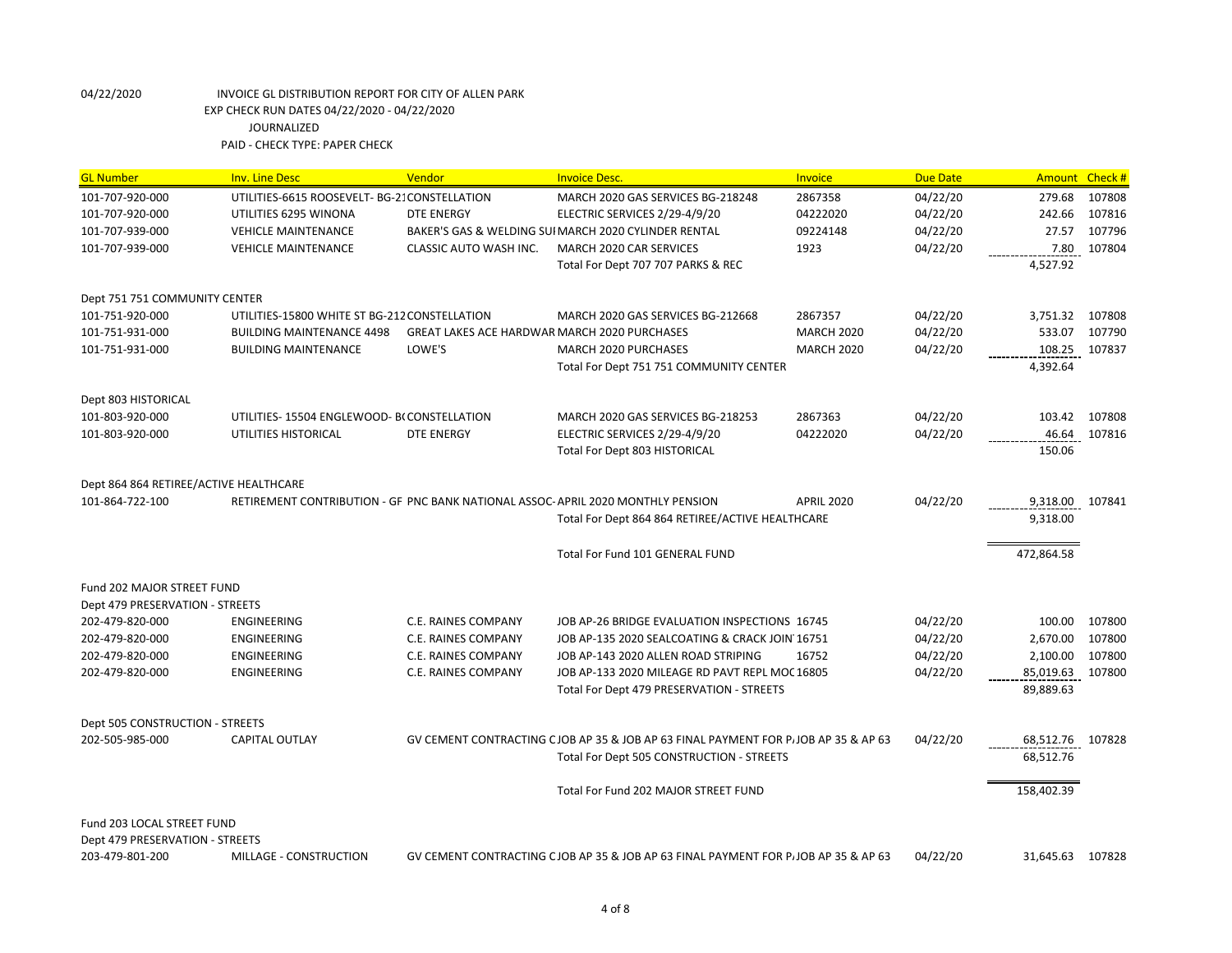| <b>GL Number</b>                 | <b>Inv. Line Desc</b>                                                          | Vendor                                            | <b>Invoice Desc.</b>                                                      | Invoice                      | <b>Due Date</b> | Amount Check #    |              |
|----------------------------------|--------------------------------------------------------------------------------|---------------------------------------------------|---------------------------------------------------------------------------|------------------------------|-----------------|-------------------|--------------|
| 203-479-801-220                  | PROF'L SERVICES - TREES                                                        | T-N-T TREE SERVICE INC                            | TRIMMED TREES & CLEAN UP WARWICK & RO: 600242                             |                              | 04/22/20        | 800.00            | 107847       |
|                                  |                                                                                |                                                   | Total For Dept 479 PRESERVATION - STREETS                                 |                              |                 | 32,445.63         |              |
|                                  |                                                                                |                                                   |                                                                           |                              |                 |                   |              |
|                                  |                                                                                |                                                   | Total For Fund 203 LOCAL STREET FUND                                      |                              |                 | 32,445.63         |              |
|                                  |                                                                                |                                                   |                                                                           |                              |                 |                   |              |
| Fund 226 RUBBISH FUND            |                                                                                |                                                   |                                                                           |                              |                 |                   |              |
| Dept 450 450 RUBBISH             |                                                                                | ADVANCED DISPOSAL SERVIC APRIL 2020 BULK SERVICES |                                                                           |                              |                 |                   |              |
| 226-450-817-000                  | <b>WASTE DISPOSAL</b>                                                          |                                                   |                                                                           | V30001882577                 | 04/22/20        | 134,157.77 107794 |              |
|                                  |                                                                                |                                                   | Total For Dept 450 450 RUBBISH                                            |                              |                 | 134,157.77        |              |
|                                  |                                                                                |                                                   | Total For Fund 226 RUBBISH FUND                                           |                              |                 | 134,157.77        |              |
| Fund 249 BUILDING FUND           |                                                                                |                                                   |                                                                           |                              |                 |                   |              |
| Dept 000                         |                                                                                |                                                   |                                                                           |                              |                 |                   |              |
| 249-000-247-000                  | <b>FIRE ESCROW</b>                                                             | A.A.A. CLAIMS SERVICES                            | REFUND ON FIRE WITHOLDING ESCROW PROG REFUND                              |                              | 04/22/20        | 12,746.00         | 107789       |
|                                  |                                                                                |                                                   | Total For Dept 000                                                        |                              |                 | 12,746.00         |              |
|                                  |                                                                                |                                                   |                                                                           |                              |                 |                   |              |
| Dept 371 371 BUILDING DEPARTMENT |                                                                                |                                                   |                                                                           |                              |                 |                   |              |
| 249-371-722-100                  | RETIREMENT CONTRIBUTION- DB PNC BANK NATIONAL ASSOC-APRIL 2020 MONTHLY PENSION |                                                   |                                                                           | <b>APRIL 2020</b>            | 04/22/20        | 5,208.00          | 107841       |
| 249-371-853-000                  | <b>TELEPHONE</b>                                                               | <b>VERIZON WIRELESS</b>                           | ORDINANCE & BLDG TABLETS 3/11-4/10/20                                     | 9852308940                   | 04/22/20        | 108.12            | 107853       |
| 249-371-962-000                  | MISCELLANEOUS 4465                                                             | GREAT LAKES ACE HARDWAR MARCH 2020 PURCHASES      |                                                                           | <b>MARCH 2020</b>            | 04/22/20        | 53.23             | 107790       |
|                                  |                                                                                |                                                   | Total For Dept 371 371 BUILDING DEPARTMENT                                |                              |                 | 5,369.35          |              |
|                                  |                                                                                |                                                   |                                                                           |                              |                 |                   |              |
|                                  |                                                                                |                                                   | Total For Fund 249 BUILDING FUND                                          |                              |                 | 18,115.35         |              |
| Fund 250 DDA OPERATING           |                                                                                |                                                   |                                                                           |                              |                 |                   |              |
| Dept 000                         |                                                                                |                                                   |                                                                           |                              |                 |                   |              |
| 250-000-920-000                  | <b>UTILITIES</b>                                                               | <b>ALLEN PARK WATER</b>                           | DDA OFFICE WATER 12/1-3/1/20                                              | 013-AL065-43                 | 04/22/20        | 59.25             | 107795       |
| 250-000-920-000                  | <b>UTILITIES</b>                                                               | <b>DTE ENERGY</b>                                 | 6543 ALLEN RD 3/4-4/1/20                                                  | 910021109236 M               | 04/22/20        | 93.64             | 107811       |
| 250-000-920-000                  | <b>UTILITIES</b>                                                               | <b>DTE ENERGY</b>                                 | 17425 ECORSE PARKING LOT LIGHTS 2/11-3/11910007536873 F                   |                              | 04/22/20        |                   | 60.84 107812 |
| 250-000-920-000                  | <b>UTILITIES</b>                                                               | DTE ENERGY                                        | 6543 ALLEN RD 2/1-3/3/20                                                  | 910008199275 F               | 04/22/20        | 60.90             | 107813       |
| 250-000-920-000                  | <b>UTILITIES</b>                                                               | <b>DTE ENERGY</b>                                 | 15500 BEATRICE PARKING LOT LIGHTS 3/4-4/1, 910005331970 M                 |                              | 04/22/20        | 198.56            | 107815       |
| 250-000-931-000                  | <b>BUILDING MAINTENANCE</b>                                                    | <b>HADDIX ELECTRIC</b>                            | APRIL 2020 DDA OFFICE LIGHT CHECK                                         | 10014                        | 04/22/20        | 1,675.00          | 107829       |
| 250-000-931-000                  | <b>BUILDING MAINTENANCE</b>                                                    |                                                   | JOHN'S LANDSCAPING & SNO DDA 2019/2020 SNOW REMOVAL CONTRACT 4977         |                              | 04/22/20        | 4,592.50          | 107832       |
| 250-000-931-000                  | <b>BUILDING MAINTENANCE</b>                                                    | PROPERTY MANAGEMENT                               | DDA WINDOW CLEANING DEC THRU MARCH                                        | 10142                        | 04/22/20        | 135.00            | 107843       |
| 250-000-931-000                  | <b>BUILDING MAINTENANCE</b>                                                    | WISNIEWSKI, ANTONIA                               | MARCH 2020 DDA OFFICE CLEANING                                            | <b>MARCH 2020</b>            | 04/22/20        | 40.00             | 107856       |
| 250-000-932-000                  | <b>DEPRECIATION</b>                                                            | <b>DTE ENERGY</b>                                 | 5301 ALLEN PARKING LOT LIGHTS 3/6-4/2/20                                  | 910008782213 M               | 04/22/20        | 84.69             | 107814       |
| 250-000-962-000                  | <b>COMPUTER MAINTENANCE DDA</b>                                                |                                                   | EXPERT TECHNOLOGY SERVIC IT SERVICES TO INVESTIGATE JENNIFER KIBBYS 02607 |                              | 04/22/20        | 135.00            | 107821       |
| 250-000-975-000                  | <b>DESIGN COMMITTEE</b>                                                        | <b>CITY OF ALLEN PARK</b>                         | TAKE DOWN CHRISTMAS LIGHTS 2019                                           | HOLIDAY LIGHTS 2019 04/22/20 |                 | 5,000.00          | 107806       |
| 250-000-975-000                  | <b>DESIGN COMMITTEE</b>                                                        | WILLIAMSON, BRONTAE                               | <b>ACTIVITY PATH DESIGNS</b>                                              | 002                          | 04/22/20        | 1,000.00          | 107858       |
| 250-000-997-000                  | PAYING AGENT FEES                                                              | <b>US BANK</b>                                    | 2005 BOND DEBT AGENCY FEE                                                 | 5689537                      | 04/22/20        | 250.00            | 107852       |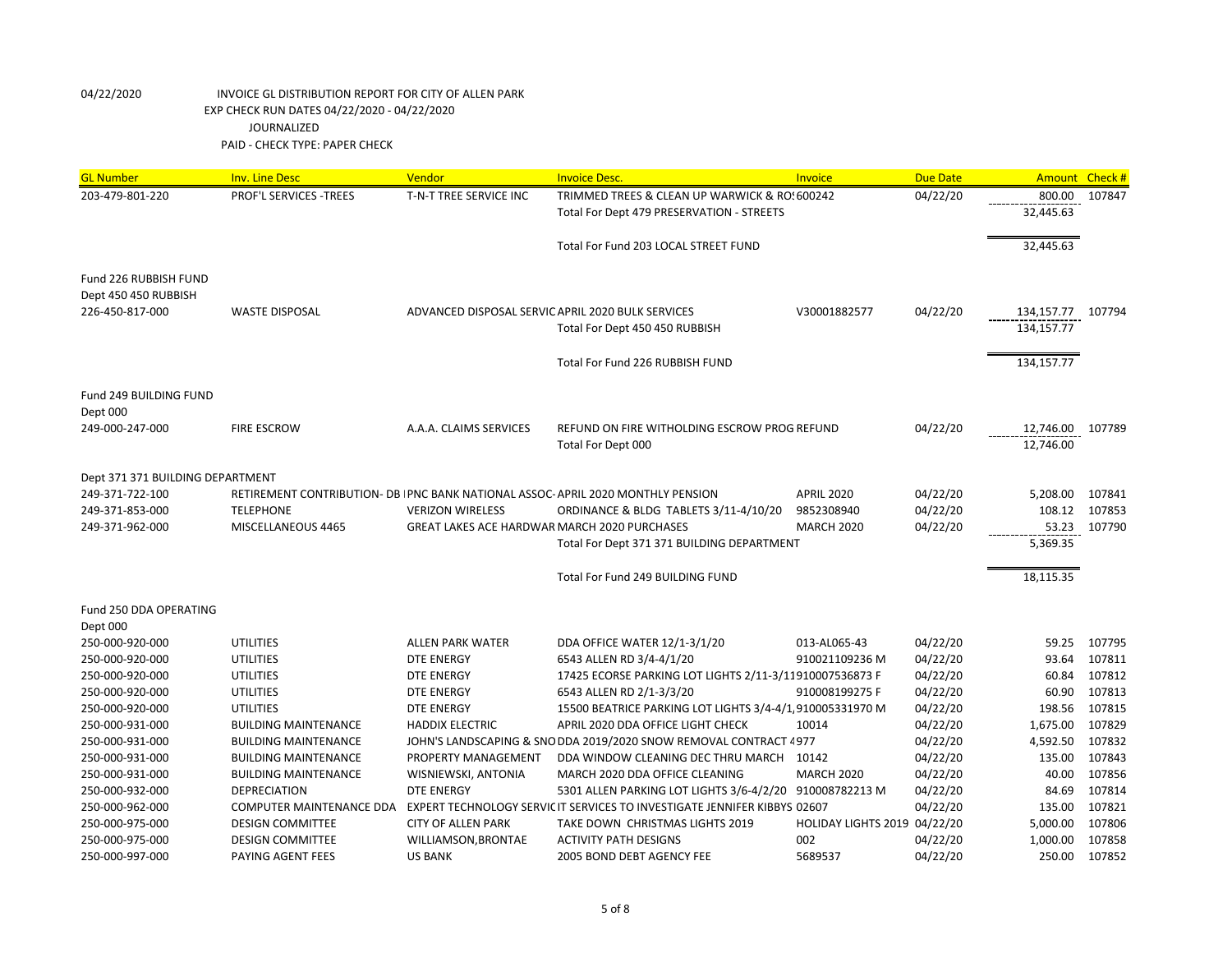| <b>GL Number</b>                                    | <b>Inv. Line Desc</b>                                                     | Vendor                  | <b>Invoice Desc.</b>                                                                                     | Invoice           | <b>Due Date</b> | Amount Check #       |        |
|-----------------------------------------------------|---------------------------------------------------------------------------|-------------------------|----------------------------------------------------------------------------------------------------------|-------------------|-----------------|----------------------|--------|
|                                                     |                                                                           |                         | Total For Dept 000                                                                                       |                   |                 | 13,385.38            |        |
|                                                     |                                                                           |                         | Total For Fund 250 DDA OPERATING                                                                         |                   |                 | 13,385.38            |        |
| <b>Fund 266 DRUG FORFEITURE - STATE</b><br>Dept 000 |                                                                           |                         |                                                                                                          |                   |                 |                      |        |
| 266-000-657-000                                     | FORFEITED MONIES-STATE&LOCAITAYLOR, CITY OF                               |                         | GUN RANGE RENTAL 3/10/20-3/12/20<br>Total For Dept 000                                                   | INV0012810        | 04/22/20        | 600.00<br>600.00     | 107848 |
|                                                     |                                                                           |                         | Total For Fund 266 DRUG FORFEITURE - STATE                                                               |                   |                 | 600.00               |        |
| Fund 271 LIBRARY<br>Dept 000                        |                                                                           |                         |                                                                                                          |                   |                 |                      |        |
| 271-000-920-000                                     | UTILITIES-8100 ALLEN RD- BG-218 CONSTELLATION                             |                         | MARCH 2020 GAS SERVICES BG-218250                                                                        | 2867362           | 04/22/20        | 264.54               | 107808 |
| 271-000-920-000                                     | UTILITIES 8100 ALLEN RD                                                   | <b>DTE ENERGY</b>       | ELECTRIC SERVICES 2/29-4/9/20                                                                            | 04222020          | 04/22/20        | 1,574.72             | 107816 |
| 271-000-931-000                                     | <b>BUILDING MAINTENANCE</b>                                               | PRINCIPAL PLUMBING      | CHECK OUT CABLE FLOOR DRAIN REMOVE OBS 03122020                                                          |                   | 04/22/20        | 100.00               | 107842 |
| 271-000-934-000                                     | <b>COMPUTER MAINTENANCE</b>                                               |                         | EXPERT TECHNOLOGY SERVIC IT SERVICES FOR LIBRARY WIRING PROJECT<br>Total For Dept 000                    | 02610             | 04/22/20        | 1,530.00<br>3,469.26 | 107821 |
|                                                     |                                                                           |                         | Total For Fund 271 LIBRARY                                                                               |                   |                 | 3,469.26             |        |
| Fund 401 CAPITAL PROJECT FUND                       |                                                                           |                         |                                                                                                          |                   |                 |                      |        |
| Dept 000<br>401-000-985-002                         | CAPITAL OUTLAY - PUBLIC SAFETY TRENTON, CITY OF                           |                         | TYLER BRAZO SOFTWARE 2ND INSTALLMENT                                                                     | 2000038727        | 04/22/20        | 1,541.40             | 107849 |
| 401-000-985-003                                     |                                                                           |                         | CAPITAL OUTLAY - PUBLIC WORKS TRUCK & TRAILER SPECIALTIE PURCHASE OF TANDEM AXLE TRUCK AND CON HJO001413 |                   | 04/22/20        | 66,618.44            | 107850 |
| 401-000-987-300                                     | CONST-DPS/WATER                                                           | <b>SIDOCK GROUP INC</b> | MARCH 2020 PROFESSIONAL SERVICES                                                                         | 319622.A-3        | 04/22/20        | 14,768.70            | 107846 |
|                                                     |                                                                           |                         | Total For Dept 000                                                                                       |                   |                 | 82,928.54            |        |
|                                                     |                                                                           |                         | Total For Fund 401 CAPITAL PROJECT FUND                                                                  |                   |                 | 82,928.54            |        |
| Fund 592 WATER & SEWER<br>Dept 600 WATER            |                                                                           |                         |                                                                                                          |                   |                 |                      |        |
| 592-600-873-000                                     | <b>MAIN MAINTENANCE</b>                                                   | LOWE'S                  | MARCH 2020 PURCHASES                                                                                     | <b>MARCH 2020</b> | 04/22/20        | 110.78               | 107837 |
| 592-600-939-000                                     | <b>VEHICLE MAINTENANCE</b>                                                | CLASSIC AUTO WASH INC.  | MARCH 2020 CAR SERVICES                                                                                  | 1923              | 04/22/20        | 3.90                 | 107804 |
|                                                     |                                                                           |                         | Total For Dept 600 WATER                                                                                 |                   |                 | 114.68               |        |
| Dept 601 601 SEWER                                  |                                                                           |                         |                                                                                                          |                   |                 |                      |        |
| 592-601-802-100                                     | COMPUTER MAINTENANCE BASII EXPERT TECHNOLOGY SERVIC IT SERVICES FOR BASIN |                         |                                                                                                          | 02608             | 04/22/20        | 135.00               | 107821 |
| 592-601-907-300                                     | <b>EXCESS FLOW- WAYNE COUNTY</b>                                          | <b>DUWA</b>             | APRIL 2020 FIXED EXCESS CHARGES                                                                          | 0000300777        | 04/22/20        | 68,579.00            | 107820 |
| 592-601-920-000                                     | UTILITIES 24060 OUTER DR                                                  | <b>DTE ENERGY</b>       | ELECTRIC SERVICES 2/29-4/9/20                                                                            | 04222020          | 04/22/20        | 3,717.88             | 107816 |
| 592-601-920-000                                     | <b>UTILITIES</b>                                                          | LOWE'S                  | MARCH 2020 PURCHASES                                                                                     | <b>MARCH 2020</b> | 04/22/20        | 22.96                | 107837 |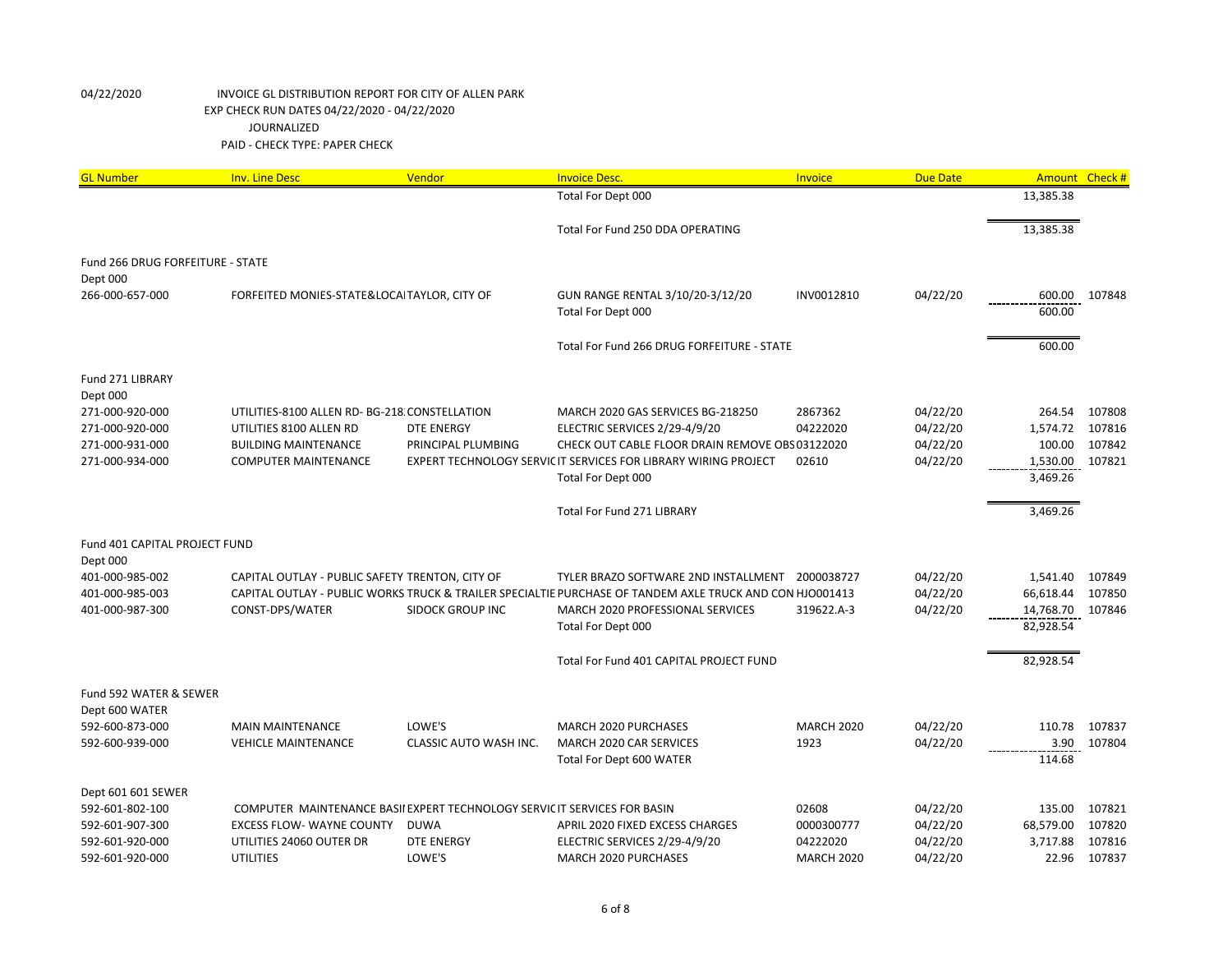| <b>GL Number</b>             | <b>Inv. Line Desc</b>                                                   | Vendor                                              | <b>Invoice Desc.</b>                                                            | <b>Invoice</b>    | <b>Due Date</b> |            | Amount Check # |
|------------------------------|-------------------------------------------------------------------------|-----------------------------------------------------|---------------------------------------------------------------------------------|-------------------|-----------------|------------|----------------|
| 592-601-921-000              | <b>OFFICE SUPPLIES 4473</b>                                             | <b>GREAT LAKES ACE HARDWAR MARCH 2020 PURCHASES</b> |                                                                                 | <b>MARCH 2020</b> | 04/22/20        | 107.74     | 107790         |
| 592-601-939-100              | <b>VEHICLE MAINTENANCE</b>                                              |                                                     | BAKER'S GAS & WELDING SUI MARCH 2020 CYLINDER RENTAL                            | 09224148          | 04/22/20        | 27.57      | 107796         |
| 592-601-951-000              | <b>ENGINEERING CONSULTANTS</b>                                          | <b>C.E. RAINES COMPANY</b>                          | JOB AP-01 SURVEY SERVICES ON GENERAL PRC 16743                                  |                   | 04/22/20        | 1,736.20   | 107800         |
| 592-601-986-000              | <b>CAPITAL OUTLAY-SEWERS</b>                                            | <b>GRANITE INLINER LLC</b>                          | <b>ALLEN PARK CIPP</b>                                                          | 1770560           | 04/22/20        | 30,690.90  | 107827         |
|                              |                                                                         |                                                     | Total For Dept 601 601 SEWER                                                    |                   |                 | 105,017.25 |                |
| Dept 603 603 BASIN           |                                                                         |                                                     |                                                                                 |                   |                 |            |                |
| 592-603-920-000              | UTILITIES-14500 MORAN APT#2-B CONSTELLATION                             |                                                     | MARCH 2020 GAS SERVICES BG-218251                                               | 2867364           | 04/22/20        | 0.00       | 107808         |
| 592-603-920-000              | UTILITIES-14500 MORAN BG-2182 CONSTELLATION                             |                                                     | MARCH 2020 GAS SERVICES BG-218252                                               | 2867361           | 04/22/20        | 470.33     | 107808         |
| 592-603-920-000              | UTILITIES 1840 DIX RD                                                   | <b>DTE ENERGY</b>                                   | ELECTRIC SERVICES 2/29-4/9/20                                                   | 04222020          | 04/22/20        | 6,100.53   | 107816         |
| 592-603-931-000              | <b>BUILDING MAINTENANCE 4433</b>                                        | <b>GREAT LAKES ACE HARDWAR MARCH 2020 PURCHASES</b> |                                                                                 | <b>MARCH 2020</b> | 04/22/20        | 99.30      | 107790         |
| 592-603-934-000              | EQUIPMENT MAINTENANCE 4492 GREAT LAKES ACE HARDWAR MARCH 2020 PURCHASES |                                                     |                                                                                 | <b>MARCH 2020</b> | 04/22/20        | 9.11       | 107790         |
| 592-603-934-000              | <b>EQUIPMENT MAINTENANCE</b>                                            | <b>GLENDALE AUTO VALUE</b>                          | PUMP SUPPLY PARTS                                                               | 359-186650        | 04/22/20        | 30.14      | 107823         |
| 592-603-934-000              | <b>EQUIPMENT MAINTENANCE</b>                                            | <b>KENNEDY INDUSTRIES</b>                           | DIX & HORGER FIELD SERVICE STORM WATER 617428                                   |                   | 04/22/20        | 1,595.00   | 107833         |
| 592-603-985-000              | <b>CAPITAL OUTLAY</b>                                                   | <b>CONTI CORPORATION</b>                            | HVAC REPLACEMENT 14500 MORAN RETAINA(19120361                                   |                   | 04/22/20        | 24,798.20  | 107807         |
|                              |                                                                         |                                                     | Total For Dept 603 603 BASIN                                                    |                   |                 | 33,102.61  |                |
| Dept 604 ADMINISTRATION/DEBT |                                                                         |                                                     |                                                                                 |                   |                 |            |                |
| 592-604-722-100              |                                                                         |                                                     | RETIREMENT CONTRIBUTION - W& PNC BANK NATIONAL ASSOC-APRIL 2020 MONTHLY PENSION | <b>APRIL 2020</b> | 04/22/20        | 6,978.00   | 107841         |
| 592-604-820-000              | <b>ENGINEERING</b>                                                      | <b>C.E. RAINES COMPANY</b>                          | JOB AP-129 SURVEY SERVICES ALLEN ROAD REI 16750                                 |                   | 04/22/20        | 6,002.00   | 107800         |
| 592-604-820-000              | <b>ENGINEERING</b>                                                      | <b>C.E. RAINES COMPANY</b>                          | JOB AP-146 SURVEY SERVICES ECROSE CREEK F16753                                  |                   | 04/22/20        | 305.60     | 107800         |
| 592-604-820-000              | <b>ENGINEERING</b>                                                      | <b>C.E. RAINES COMPANY</b>                          | JOB AP-98 DPW YARD PROG BILLING                                                 | 16748             | 04/22/20        | 1,258.00   | 107800         |
| 592-604-820-000              | <b>ENGINEERING</b>                                                      | <b>C.E. RAINES COMPANY</b>                          | JOB AP-17 NPDES MS4 PERMIT                                                      | 16744             | 04/22/20        | 851.40     | 107800         |
| 592-604-820-000              | <b>ENGINEERING</b>                                                      | <b>C.E. RAINES COMPANY</b>                          | JOB AP-67 WATER ASSET MANAGEMENT PLAN 16746                                     |                   | 04/22/20        | 108.00     | 107800         |
| 592-604-820-000              | <b>ENGINEERING</b>                                                      | <b>C.E. RAINES COMPANY</b>                          | JOB AP-81 SANITARY SEWER DIST 2&3 EVAL OF 16747                                 |                   | 04/22/20        | 850.00     | 107800         |
| 592-604-820-000              | <b>ENGINEERING</b>                                                      | <b>C.E. RAINES COMPANY</b>                          | JOB AP-127 RESIDENTIAL WATER METER REPL/16749                                   |                   | 04/22/20        | 404.00     | 107800         |
| 592-604-820-000              | <b>ENGINEERING</b>                                                      | <b>C.E. RAINES COMPANY</b>                          | JOB AP-134 2020 PAVEMENT/WTR MAIN REPL 16803                                    |                   | 04/22/20        | 20,335.55  | 107800         |
| 592-604-820-000              | ENGINEERING                                                             | <b>C.E. RAINES COMPANY</b>                          | JOB AP-134 2020 PAVT & WTR MAIN MORAN 116804                                    |                   | 04/22/20        | 13,181.90  | 107800         |
|                              |                                                                         |                                                     | Total For Dept 604 ADMINISTRATION/DEBT                                          |                   |                 | 50,274.45  |                |
|                              |                                                                         |                                                     | Total For Fund 592 WATER & SEWER                                                |                   |                 | 188,508.99 |                |
| Fund 701 TRUST AND AGENCY    |                                                                         |                                                     |                                                                                 |                   |                 |            |                |
| Dept 000                     |                                                                         |                                                     |                                                                                 |                   |                 |            |                |
| 701-000-245-000              | <b>PARKS &amp; RECREATION ESCROW</b>                                    | WEINGARTZ SUPPLY CO INC EQUIPMENT PURCHASE          |                                                                                 | 40031970-00       | 04/22/20        | 10,399.00  | 107854         |
| 701-000-246-500              | <b>ENGINEERING ESCROW</b>                                               | <b>C.E. RAINES COMPANY</b>                          | JOB AP-01 SURVEY SERVICES ON GENERAL PRC 16743                                  |                   | 04/22/20        | 1,318.00   | 107800         |
|                              |                                                                         |                                                     | Total For Dept 000                                                              |                   |                 | 11,717.00  |                |
|                              |                                                                         |                                                     | Total For Fund 701 TRUST AND AGENCY                                             |                   |                 | 11,717.00  |                |